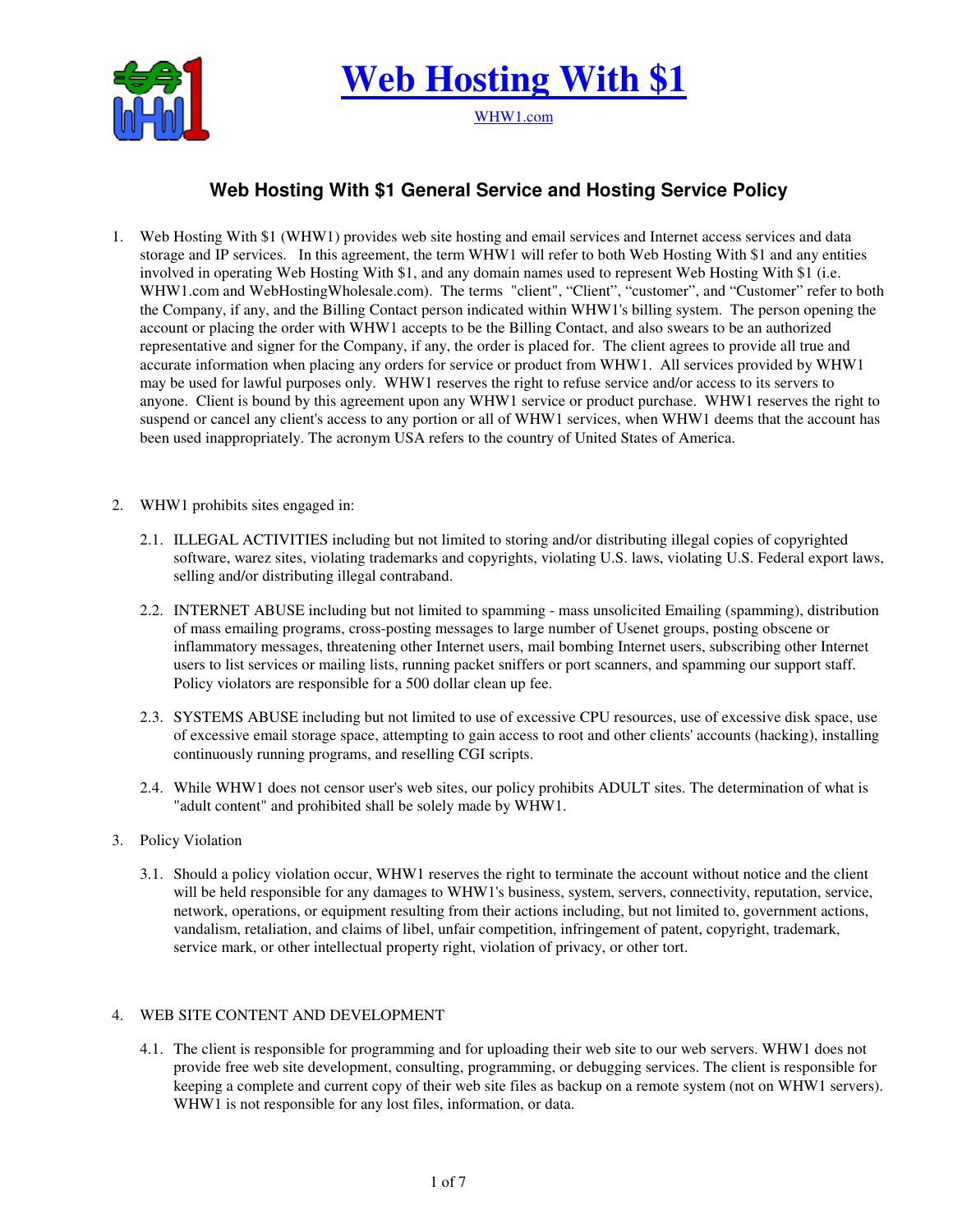4.2. WHW1's data backups are for backing up our system configurations and databases and are NOT for keeping backups of client web sites. Should any data need to be recovered from WHW1's backup tapes or backup systems, there will be a restoration charge of \$80. WHW1 does not guarantee to possess the most current copy of a client's website, or any copy of client's website.

# 5. SUPPORT

5.1. Technical support is provided via email and phone. The first contact with WHW1 is through email. The client agrees not to spam our support staff and follow standard Internet etiquette.

## 6. PAYMENT POLICY

- 6.1. All services are provided on a prepayment basis. WHW1 accepts payments via the following methods: credit card, debit card, check, wire transfer, money order, cashiers check, and Paypal. All monetary transactions will occur in \$US currency. For new accounts, once an order is successfully submitted, the client is subject to WHW1's refund policy.
- 6.2. Prepayment Account And No Renewal
	- 6.2.1. We make it simple for clients by not having a renewal for accounts. Recurring prepayments are due according to the price plan cycle (i.e. monthly, quarterly, semi-annual, annual) client chose or until client cancels service.
- 6.3. Prepayment/Billing Cycle
	- 6.3.1. Billing cycle will be according to the price plan indicated on clients order (examples: monthly, annual, semi-annual). An account billing cycle begins on the date the account is processed. Recurring billing cycles will begin on the same day of the month and end on the day prior to the beginning of the next billing cycle. Accounts that began on the 29, 30, or 31 will experience some variation, depending on how many days are in a particular month. Typically, a promotion billing cycle will become a monthly cycle automatically after the promotion period is over, unless requested otherwise by client. If client got a promotion deal, then after a promotion prepayment period has ended, the client account will automatically be converted to a month-tomonth price plan and cycle, unless the client requests a different price plan, which normally has a different recurring prepayment cycle.
- 6.4. Credit Card
	- 6.4.1. WHW1 accepts Visa, Mastercard, American Express, and Discover. No security deposit or additional processing fee applies. If payment is by credit card, the client authorizes WHW1 to charge the credit card provided for those charges for WHW1 services to be rendered, any past due balances, overage charges, and fines in order to bring the account current. Credit card payments will be charged automatically on the first day of the billing cycle. Should any delays occur in credit card processing on the first day of the client's billing cycle, WHW1 may charge the amount due to the provided card at any time.
	- 6.4.2. Charges onto credit cards will show on card and/or bank statements as Internet Services, or the brand name associated with the website the order was placed through.
- 6.5. Checks And Similar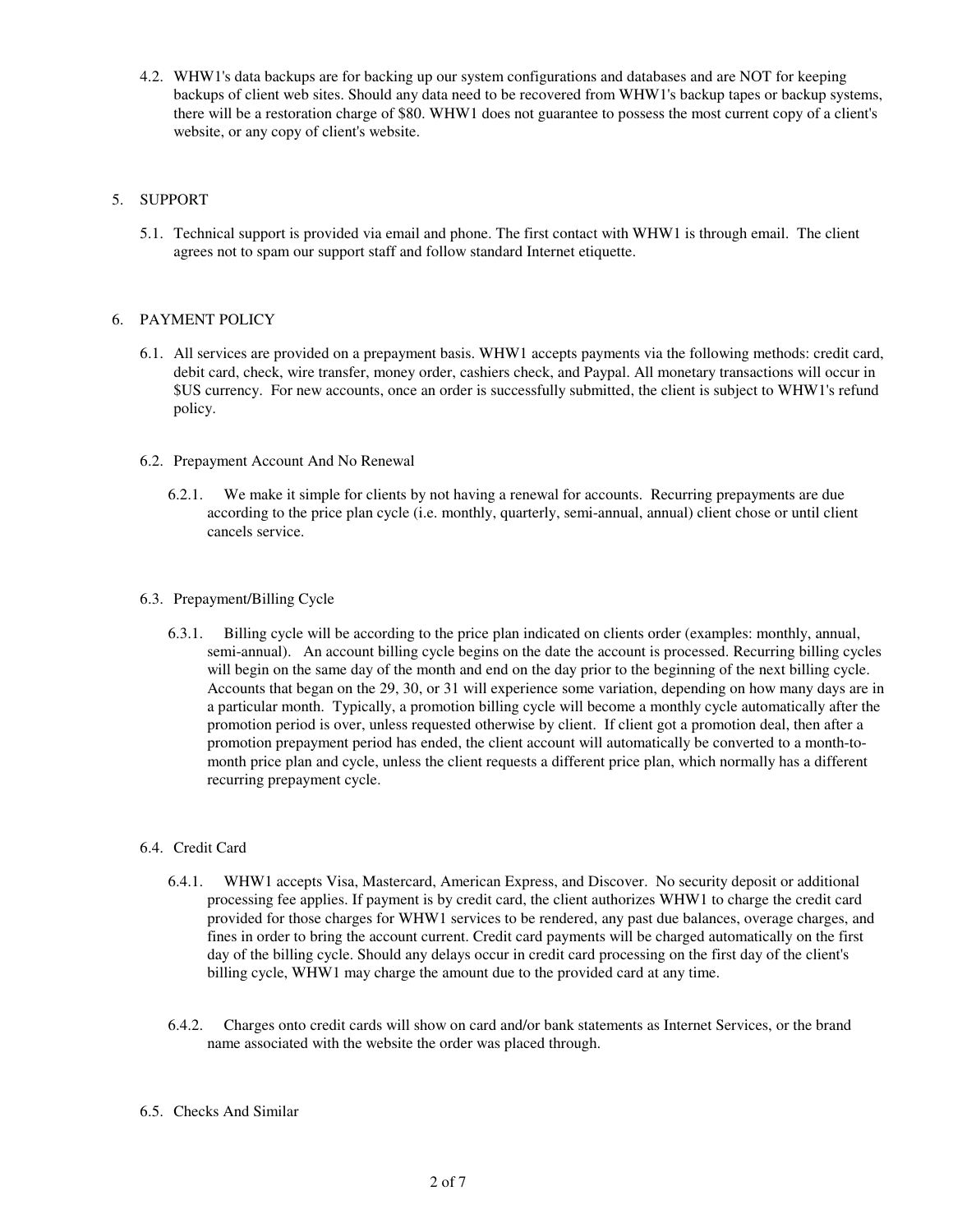6.5.1. Checks, bank drafts, and money orders are accepted for prepayments that are three months or longer. If a Month-to-Month price plan is chosen, then a prepayment of three months worth is accepted. NSF (nonsufficient funds) checks, money orders, or bank drafts are subject to an additional \$30 returned check fee. If the client is set up to pay by credit card and decides to pay by check or money order, the client agrees to notify WHW1 prior to making payment.

## 6.6. Wire Transfer

6.6.1. Wire transfers are accepted only for non-US clients who are under the advanced prepayment plan. Wire transfers require an additional Wire Transfer Processing Fee of \$25 or more.

## 6.7. InterNIC Fee

6.7.1. InterNIC or domain name registion payments are separate from WHW1 fees and will be billed directly to the domain owner. The client is responsible for timely payments to InterNIC or domain name registration provider for domain name ownership.

#### 6.8. Billing Notification

6.8.1. Unless a special arrangement is made, no invoice is emailed or mailed for recurring billing cycles such as monthly, annually, quarterly, or semi-annually. Any notifications of billing will occur through email. Non-US clients will only receive invoices through email. WHW1 may choose to mail notifications and/or invoices instead. Postal mailings requested by client will have a Postal Cost of \$6.50 or more per mailing. Faxes requested by client will have a Fax Cost of \$3.50 or more per fax incident.

#### 6.9. Party Liable

6.9.1. Both the Company (regardless of the type of company) and the Billing Contact person listed within WHW1's Billing System, and/or Customer Billing Interface (CBI) are liable for all payments and fees charged client's account. Liability falls to the last known valid person and/or valid company indicated on client's account. We need to be informed in writing of any ownership change, or liability change for client's account. In the case of an ownership change, which automatically causes a liability change, the new owner would need to also send our Billing Contact written acceptance to take over the client account. Only after both the current client account owner, and the new client have provided written ownership change acceptance notices, will WHW1 consider the ownership officially changed, and liability transferred to the new client.

#### 6.10. Charge Backs

6.10.1. If client initiates or requests a card Charge Back (a reversal of a charge to a credit/debit card), and the Charge Back is ruled in our favor or the Charge Back is recognized as false by WHW1, or we have already refunded an amount for which a Charge Back is requested, then a \$40 processing fee (False Chargeback Fee) will be applied. This \$40 processing fee is in addition to any other balances and/or fees due, and it is due immediately upon client being informed via email or mail, regardless of the status of client's account (i.e. open, active, closed, suspended, or in dispute). We will charge client's credit card the \$40 processing fee, unless payment method for client's account is by check or some other means.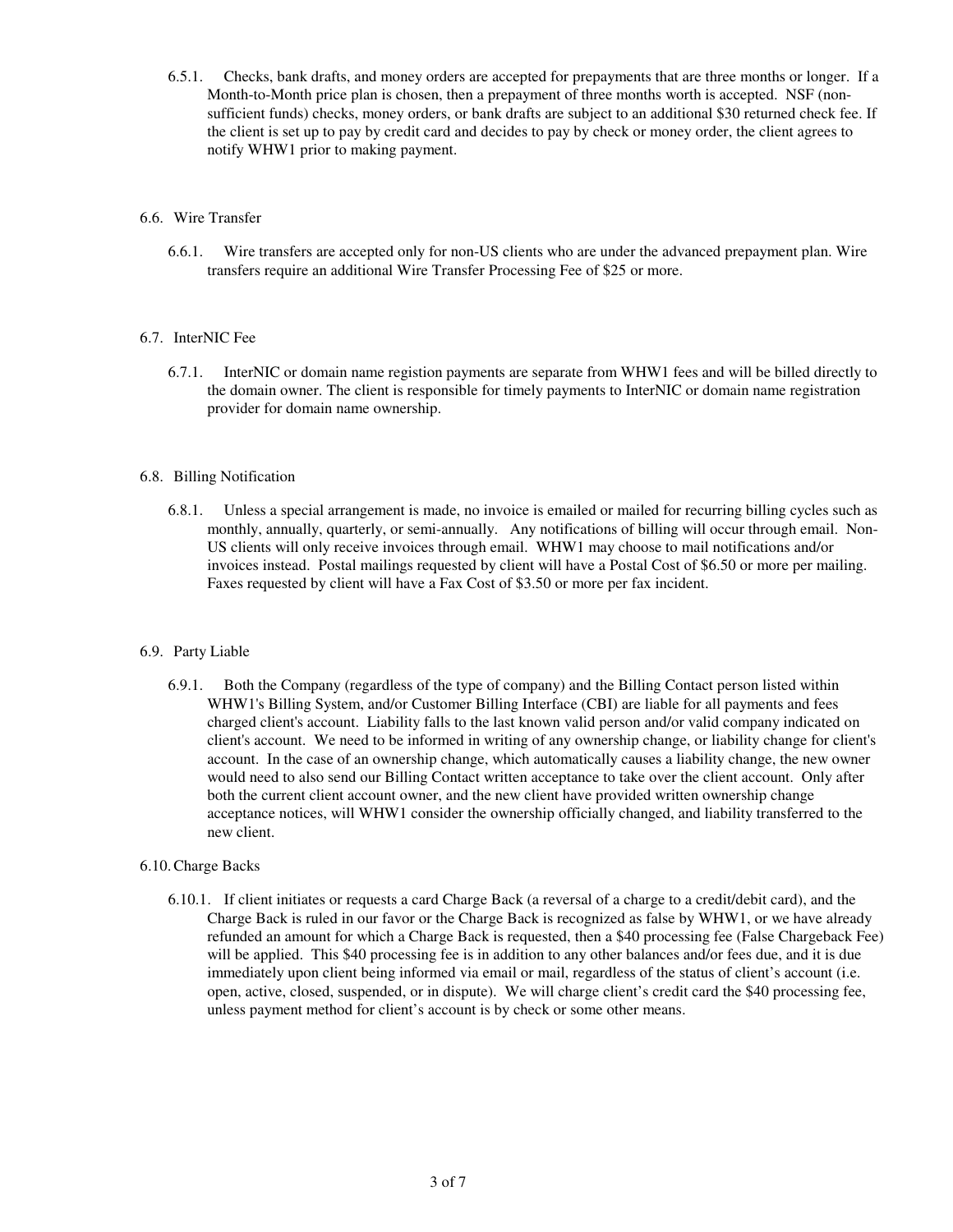## 6.11. Late Fees

6.11.1. If a payment has not been gotten and processed and posted to client's account by the due date of the service (the date for which a service fee is due), then there is a Late Fee. This Late Fee can be \$30 (thirty dollars) or more. If a chargeback or a payment reversal of any kind is done, and thus voiding a payment that was gotten on time, a Late Fee will be incurred on client's account if the Due Date has passed. Checks need to be sent early enough to allow time to arrive, be processed, and posted to the account as a received payment by the Due Date. When mailing from within the USA, it is suggested to mail your check, money order, or similar, at least 10 days prior to your due date. When mailing from outside the USA, it is suggested to mail your check, money order, etc. at least 3 weeks prior to your due date.

# 7. REFUNDS

- 7.1. Setup Fees are not refundable.
- 7.2. Amounts that are refundable are issued under the following circumstances:
	- 7.2.1. An account is cancelled within the initial 15-day money back guarantee period.
	- 7.2.2. An account is cancelled and has a refundable credit balance with WHW1. An account is overpaid or otherwise has established a refundable credit with WHW1 and the client desires a refund of that credit while they remain an active client.
	- 7.2.3. An account is prepaid but is cancelled before the due date of the prepayment and within 30 days of making the prepayment. Prepayments made in advance for future services are not eligible for refunds.
- 7.3. If an account is cancelled for any reason, there will be no prorated refunds due for any prepaid period. If payment to WHW1 has been made via credit card then a refund related to those funds will only occur to that credit card. If payment to WHW1 has been made via check or wire transfer, a refund related to those funds will occur via check. All refunds are in \$US currency. Monies are NOT adjusted due to international currency value fluctuations. If a client has credit due to referral credits, then there will be no refunds for that credit. Referral credits are only applied to hosting fees and do not have cash value. Refunds are processed twice a month.

# 7.4. 15 Day Money Back Guarantee

7.4.1. If the client is not satisfied with WHW1's services, and cancels within the first fifteen (15) days, then they will be refunded all amounts minus any setup fees.

# 8. PAYMENT CARD FAILURES

8.1. If the provided payment card (such as a credit or debit card) fails authorization or is declined, an email will be sent asking client to update the credit card information. The client will have ten (10) days from the beginning of their billing cycle or from the date the email notice was sent, which ever occurs later, to update their card information or free up their credit line so that the charge may go through. Should the card charge fail a second time, WHW1 reserves the right to suspend or terminate the account immediately. A notice will be emailed or mailed to inform the client of the failed card charge. If the billing issue is not resolved within ten (10) days from the second notice date, the account will be closed. For new accounts, should the provided card fail to authorize payment for the initial charge, the account is automatically suspended or is not fully setup. If the account is closed and amounts remain severely past due, then account will be sent to a collection agency.

#### 9. CHECK PAYMENT SCHEDULE

9.1. Services and account setup will begin only after initial payment is received. If paying by check, WHW1 must receive the check by the due date of each new billing cycle. If the check is not received, a notice will be emailed.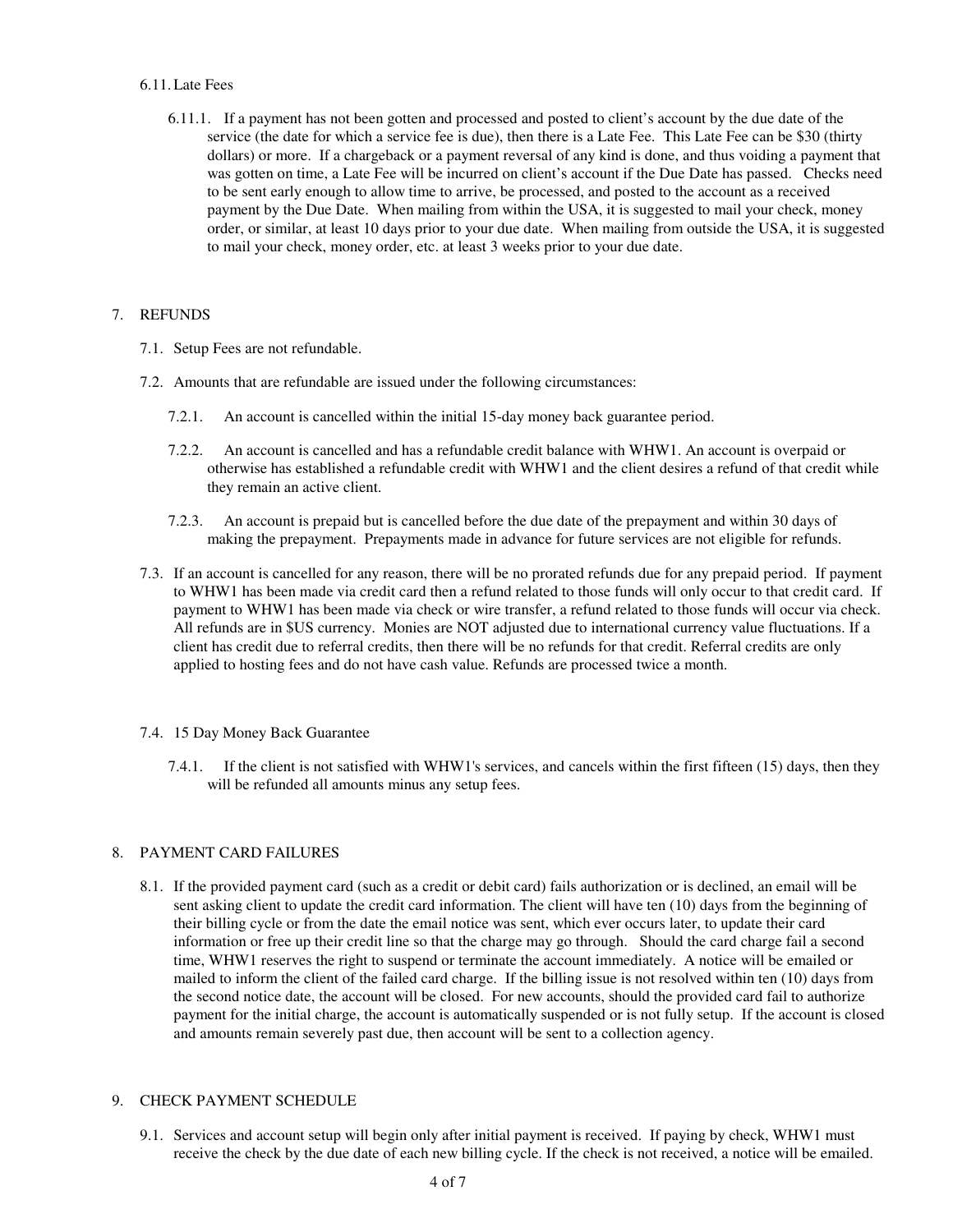The client has ten (10) days from the beginning of the new billing cycle or date of notice to get their check to WHW1. If payment is not received, the account will be suspended. If the billing issue is not resolved within twenty (20) days from the beginning of the new billing cycle or date of notice, the account will be closed. Again, if the account is closed and amounts remain severely past due, then account will be sent to a collection agency.

## 10. ACCOUNT REACTIVATION

10.1. If an account was closed due to client request or billing issues and the client desires to reactivate the account, it might be possible to reactivate an account. The client is required to first pay any outstanding balances. If the client information has been purged from our database, the client is responsible for setup fees. If the cancellation was due to credit card charge-back, WHW1 must approve the reactivation of the account. If the client was grossly negligent in payment and wishes to reactivate an account, WHW1 may require a deposit. This will be determined on a case-by-case basis. WHW1 cannot issue the same IP address as previously and the site may experience DNS caching. The client is responsible for re-uploading their web site files. WHW1 is not responsible for any lost files, information, or data. If an account was cancelled/closed due to policy violation, WHW1 will not reactivate the account.

## 11. CANCELLATION/CLOSURE

- 11.1. WHW1 reserves the right to terminate service at any time. If an account is terminated for a policy violation, WHW1 may choose to (but not required to) refund portions for services not rendered, however monthly fees are not prorated. WHW1 reserves the right to delete the policy violating web site content without notice.
- 11.2. Account or service cancellations by client must be done at least one day prior to prepayment due date. WHW1 must receive a formal request to cancel via email to billing@WHW1.com. A client's cancellation request must be clearly indicated by explicitly using such a phrase as "close account", "terminate account", "cancel service(s)", and indicate which service and/or account should be canceled. The client is responsible for removing all web site files and emails from our servers prior to cancellation. If client cancels account or service on or after the prepayment due date, then the full prepayment is to be paid immediately by client. After a cancellation request, WHW1 reserves the right to delete all web site files and emails related to the account without notice. All access will be disabled upon cancellation.

# 12. PRIVACY

12.1. WHW1 is dedicated to ensuring our client's right to privacy. Our systems do store personally identifiable information on our clients. This private information is only used for facilitating our services, which may include charging credit cards, contacting our clients in the event of an emergency, or contacting our clients for advanced notification of any events that will affect their account service(s). In no way shall WHW1 sell our client's personal information. Upon client's request, personal and credit card, and/or other payment information can be used on other websites, interfaces, third party account(s), and/or payment systems as part of a service we provide.

## 12.2. Cookies

- 12.2.1. WHW1 does make use of Cookies in our web site properties. The Cookie that WHW1 uses does not store any personal information. WHW1 does reserve the right to perform statistical analyses of visitor behavior and characteristics in order to measure the interest level and web site usage of the different areas of the site. The purpose of this analysis will be to improve our services, service offerings and to improve our web site.
- 12.2.2. Third party Cookies can also be used to help our sales and affiliate programs, and promote third party advertisements. We are not responsible for content of ads, but would want to be informed of any problematic or disturbing ads, or ads that you feel should not be shown on our websites. These ads are restricted to our websites and are not related to your website(s) or hosting account(s). Ads might show when you visit any of our websites.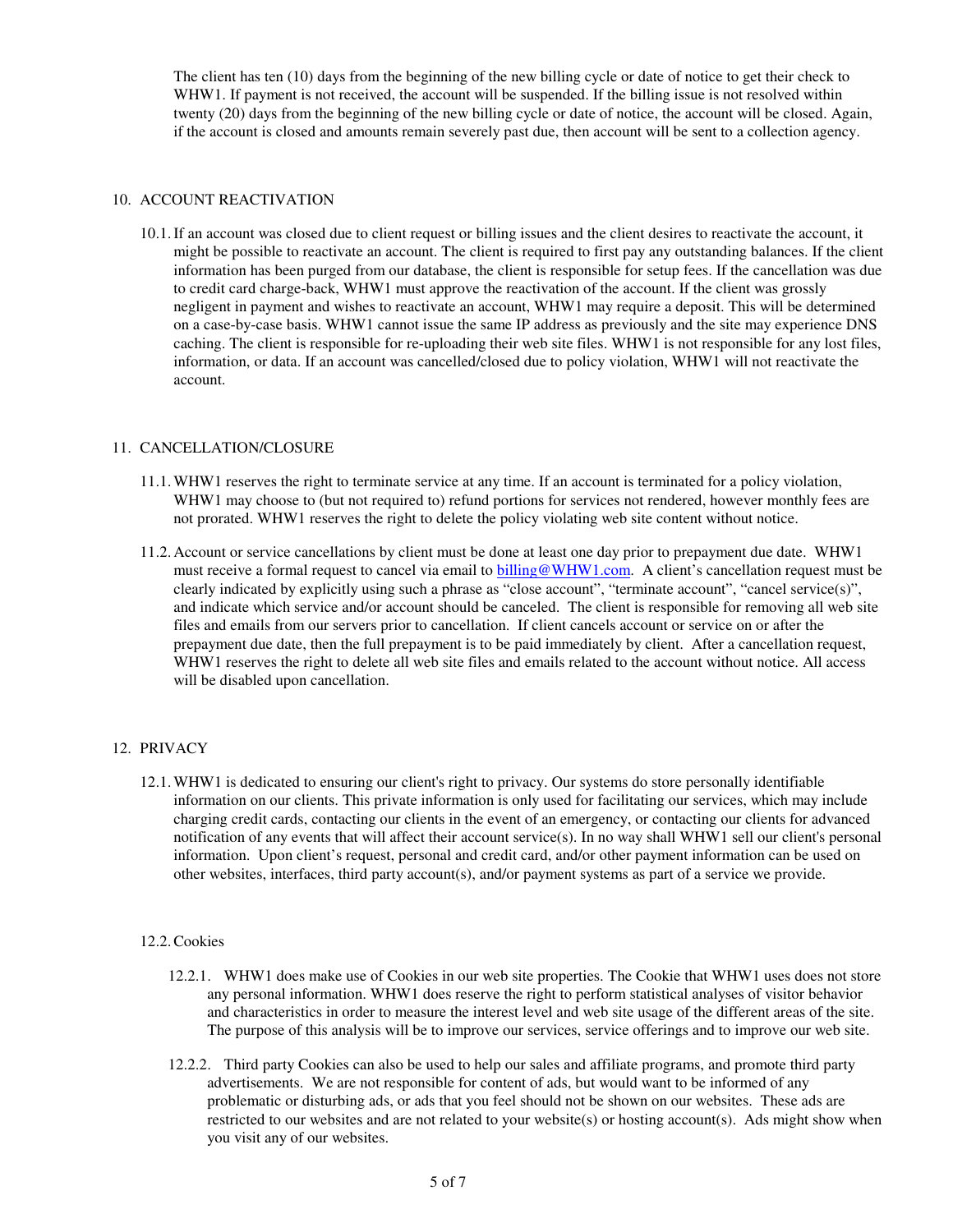#### 13. INDEMNIFICATION

13.1. Client agrees to defend, indemnify and hold harmless WHW1 against any liabilities arising out of defective products sold to customers from WHW1 servers, personal injury or property damage caused by products or services sold or distributed from WHW1 servers, any material that infringes or allegedly infringes on the rights of a third party available from WHW1 servers, and any material that libels or allegedly libels a third party available from WHW1 servers.

#### 14. DISCLAIMER

- 14.1. WHW1's web site properties may contain technical inaccuracies or typographical errors. Changes to WHW1's web site properties may be periodically made. Every good faith effort will be made to keep the web site content accurate and up to date. WHW1 reserves the right to make improvements and/or change our web site at any time without notice.
- 14.2. USE OF WHW1's WEB HOSTING SERVICE IS AT THE CLIENT'S SOLE RISK. WHW1's SERVICES ARE PROVIDED ON AN "AS IS, AS AVAILABLE" BASIS. Neither WHW1, its employees, affiliates, third party services, merchant licensors or the like, warrant that WHW1's web hosting service will not be interrupted or error free. WHW1 will make every good faith effort to ensure that its web servers are available to as many Internet users as possible and that there is minimal interruption of service as possible
- 14.3. In no circumstance will WHW1, its partners, its employees, or its affiliates be liable for any claims, any action either direct, indirect, special, incidental, or consequential, or any damages either punitive or alleged to have resulted, including loss of profits, from the use of or inability to use WHW1's service, from service interruptions, from customer errors or problems with their Internet connectivity, from the client's equipment or available technology, from unauthorized access to WHW1 servers, from communication failure, from bandwidth congestion or interruptions, from natural disasters, or from acts of God.

#### 15. MODIFICATION OF TERMS AND CHARGES

15.1. WHW1 reserves the right to change rates or otherwise modify provisions of this Agreement by notifying client at least thirty (30) days before the effective date of the change, by written or online notice. An online notice includes updates to website posted rates, and website posted copy of this Agreement. Your use of WHW1 services after such notice shall constitute customer's acceptance of the modifications to this Agreement.

#### 16. SEVERABILITY

16.1. If any provision of this Agreement is held to be unenforceable for any reason, such provision shall be reformed only to the extent necessary to make it enforceable, and all other provisions are unaffected.

#### 17. NOTICES

17.1. Except as otherwise provided herein, all notices from client shall be in writing and mailed to:

Web Hosting With \$1 1050 Kiely Blvd. # 2543, IMS 128 Santa Clara, CA 95055

#### 18. GOVERNING LAW.